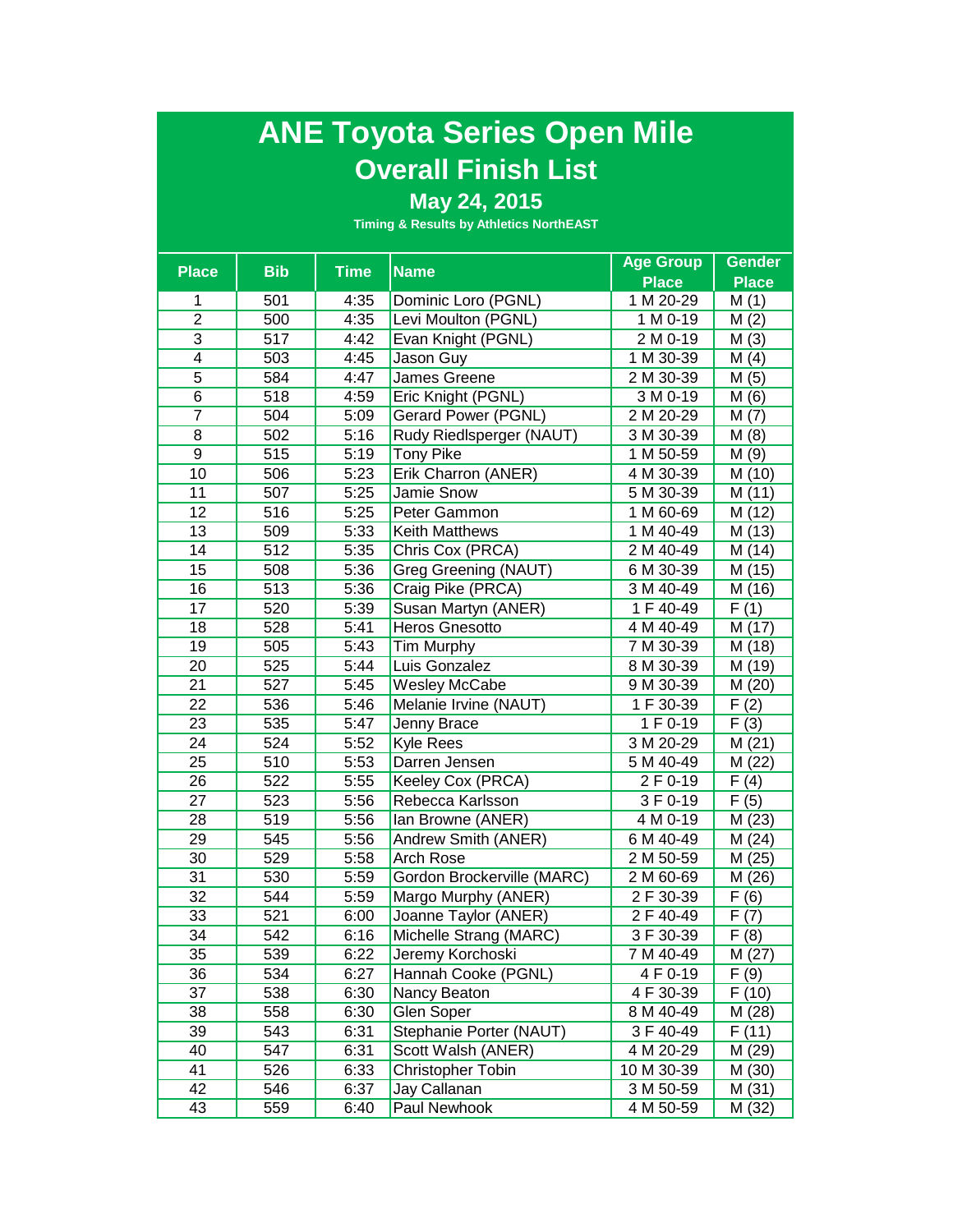## **ANE Toyota Series Open Mile Overall Finish List**

## **May 24, 2015**

| <b>Place</b> |            |             | <b>Name</b>                 | <b>Age Group</b> | <b>Gender</b>      |
|--------------|------------|-------------|-----------------------------|------------------|--------------------|
|              | <b>Bib</b> | <b>Time</b> |                             | <b>Place</b>     | <b>Place</b>       |
| 44           | 552        | 6:41        | Melinda Saunders (ANER)     | 4 F 40-49        | F(12)              |
| 45           | 537        | 6:41        | <b>Charlene Ball</b>        | 5 F 30-39        | F(13)              |
| 46           | 548        | 6:42        | Dwan Street (ANER)          | 6 F 30-39        | F(14)              |
| 47           | 550        | 6:45        | <b>Sheldon Tobin</b>        | 9 M 40-49        | M (33)             |
| 48           | 553        | 6:47        | <b>Gary Bruce</b>           | 3 M 60-69        | M(34)              |
| 49           | 540        | 6:51        | Molly Pomeroy (ANER)        | 5 F 0-19         | $\overline{F(15)}$ |
| 50           | 555        | 6:51        | Cody Soper                  | 5 M 0-19         | M (35)             |
| 51           | 554        | 6:52        | <b>Harold Fillier</b>       | 4 M 60-69        | M (36)             |
| 52           | 564        | 6:55        | Michelle Purchase (ANER)    | 5 F 40-49        | F(16)              |
| 53           | 565        | 6:55        | Dennis Flynn                | 10 M 40-49       | M (37)             |
| 54           | 541        | 6:59        | Laura Pomeroy (ANER)        | 6 F 40-49        | F(17)              |
| 55           | 533        | 7:02        | Annie McCarthy              | 6 F 0-19         | F(18)              |
| 56           | 557        | 7:02        | Denisse Justiniano          | 7 F 30-39        | F(19)              |
| 57           | 577        | 7:08        | Susan Brockerville (MARC)   | 1 F 50-59        | F(20)              |
| 58           | 573        | 7:08        | <b>Judy Sheppard (ANER)</b> | 1 F 60-69        | F(21)              |
| 59           | 556        | 7:20        | <b>Christopher Cox</b>      | 6 M 0-19         | M (38)             |
| 60           | 580        | 7:20        | <b>Gina Tuck</b>            | 7F 0-19          | F(22)              |
| 61           | 561        | 7:23        | Leah Hunt                   | 8 F 0-19         | F(23)              |
| 62           | 511        | 7:24        | Glen Hunt (ANER)            | 11 M 40-49       | M (39)             |
| 63           | 576        | 7:26        | Marie Ledrew (ANER)         | 7 F 40-49        | F(24)              |
| 64           | 560        | 7:31        | John Erwin                  | 5 M 50-59        | M (40)             |
| 65           | 551        | 7:43        | <b>Chris Peddle</b>         | 12 M 40-49       | M(41)              |
| 66           | 572        | 7:43        | Jennifer Corcoran (PRCA)    | 8 F 30-39        | F(25)              |
| 67           | 566        | 7:46        | Sam Jensen                  | 7 M 0-19         | M (42)             |
| 68           | 563        | 7:48        | <b>Carol Tower</b>          | 9 F 30-39        | F(26)              |
| 69           | 562        | 7:49        | Erica Summers               | 1 F 20-29        | F(27)              |
| 70           | 578        | 7:51        | Florence Barron (ANER)      | 1 F 70-99        | F(28)              |
| 71           | 569        | 7:52        | Tanya Jones (ANER)          | 10 F 30-39       | F(29)              |
| 72           | 567        | 7:56        | Jessica Waterman (NAUT)     | 11 F 30-39       | F(30)              |
| 73           | 568        | 7:59        | Margaret Brown-Bury         | 12 F 30-39       | F(31)              |
| 74           | 583        | 8:15        | Andrew Tobin (PRCA)         | 5 M 20-29        | M (43)             |
| 75           | 232        | 8:26        | Joshua Kao                  | 8 M 0-19         | M (44)             |
| 76           | 574        | 8:32        | Geraldine Stapleton         | 8 F 40-49        | F(32)              |
| 77           | 570        | 8:37        | Sarah Stapleton             | 9 F 0-19         | $\overline{F(33)}$ |
| 78           | 531        | 8:40        | Jeremy Kao                  | 9 M 0-19         | M (45)             |
| 79           | 586        | 8:46        | Randolph Churchill          | 5 M 60-69        | M (46)             |
| 80           | 571        | 9:02        | Victoria Stapleton          | 10 F 0-19        | F (34)             |
| 81           | 575        | 9:10        | Nicole O'Brien              | 9 F 40-49        | F(35)              |
| 82           | 579        | 10:06       | Grace Adams (ANER)          | 11 F 0-19        | F(36)              |
| 83           | 585        | 10:07       | John Adams (ANER)           | 13 M 40-49       | M (47)             |
| 84           | 581        | 13:51       | Jake Adams (ANER)           | 10 M 0-19        | M (48)             |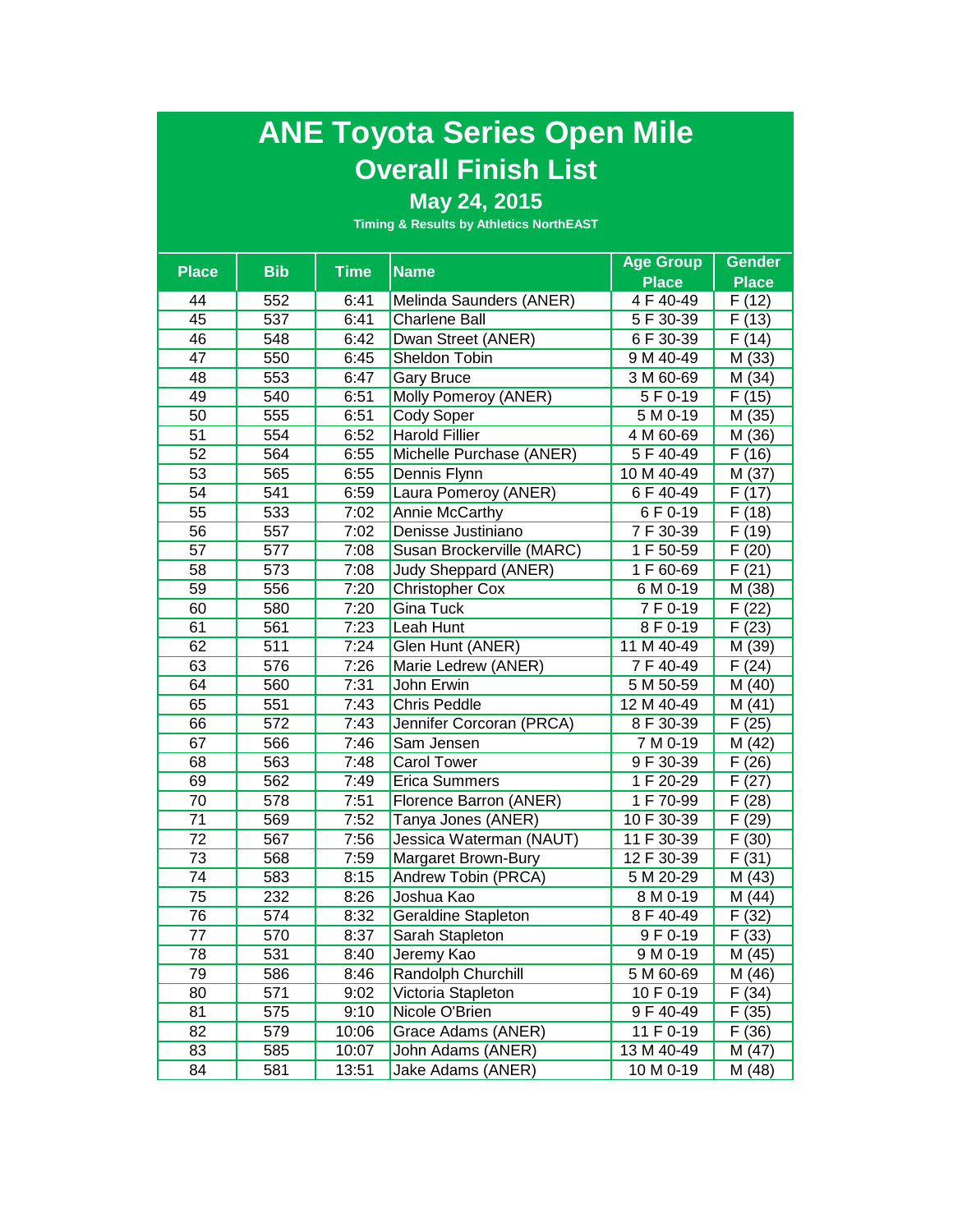# **ANE School Mile Overall Finish List**

## **May 24, 2015**

| <b>Place</b>   | <b>Time</b> | <b>Bib No Name</b> |                         | <b>School</b>      | Age | <b>Age Group Place</b>     | <b>Gender</b>      |
|----------------|-------------|--------------------|-------------------------|--------------------|-----|----------------------------|--------------------|
|                |             |                    |                         |                    |     |                            | <b>Place</b>       |
| 1              | 5:42        | 617                | <b>Emma Power</b>       | St. Kevin's        | 15  | 1 - Female Junior High     | F(1)               |
| $\overline{2}$ | 5:44        | 593                | <b>Matthew Davis</b>    | Feildian's U14     | 14  | 1 - Male Junior High       | M(1)               |
| 3              | 5:47        | 587                | <b>Alex Newhook</b>     | Feildian's U14     | 14  | 2 - Male Junior High       | M(2)               |
| 4              | 5:49        | 588                | Cameron Flynn           | Feildian's U14     | 14  | 3 - Male Junior High       | M(3)               |
| 5              | 5:51        | 598                | Devon Tobin             | Feildian's U14     | 14  | 4 - Male Junior High       | M(4)               |
| $\overline{6}$ | 5:54        | 614                | Ethan Pittman           | Vanier             | 11  | 1 - Male Born 2004         | M(5)               |
| 7              | 5:59        | 608                | Noah Wilson             | Feildian's U13     | 13  | 1 - Male Born 2002         | M(6)               |
| 8              | 6:05        | 590                | Caleb Sooley            | Feildian's U14     | 14  | 5 - Male Junior High       | M(7)               |
| 9              | 6:08        | 618                | <b>Hillary Furlong</b>  | Leary's Brook      | 15  | 2 - Female Junior High     | F(2)               |
| 10             | 6:09        | 604                | Ben Moret-Rideout       | Feildian's U13     | 13  | 2 - Male Born 2002         | M(8)               |
| 11             | 6:12        | 599                | Josh Neil               | Feildian's U14     | 14  | 6 - Male Junior High       | M (9)              |
| 12             | 6:12        | 601                | <b>Harley Dollimont</b> | Feildian's U14     | 14  | 7 - Male Junior High       | M (10)             |
| 13             | 6:15        | 594                | Devon O'Keefe           | Feildian's U14     | 14  | 8 - Male Junior High       | M(11)              |
| 14             | 6:17        | 596                | Braeden Beer            | Feildian's U14     | 14  | 9 - Male Junior High       | M (12)             |
| 15             | 6:18        | 597                | Alex Holley             | Feildian's U14     | 14  | 10 - Male Junior High      | M (13)             |
| 16             | 6:19        | 592                | Regan Seymour           | Feildian's U14     | 14  | 11 - Male Junior High      | M (14)             |
| 17             | 6:21        | 607                | Aaron Martyn            | Feildian's U13     | 13  | 3 - Male Born 2002         | M (15)             |
| 18             | 6:22        | 595                | Daniel Churchill        | Feildian's U14     | 14  | 12 - Male Junior High      | M (16)             |
| 19             | 6:23        | 600                | Sam Upshall             | Feildian's U14     | 14  | 13 - Male Junior High      | M (17)             |
| 20             | 6:26        | 591                | <b>Lucas Shortall</b>   | Feildian's U14     | 14  | 14 - Male Junior High      | M (18)             |
| 21             | 6:31        | 605                | Joshua Power            | Feildian's U13     | 13  | 4 - Male Born 2002         | M (19)             |
| 22             | 6:51        | 640                | Andrew Knight           | Hazelwood          | 9   | 1 - Male Born After 2005   | M(20)              |
| 23             | 6:54        | 636                | Juliette Hudson         | <b>Holy Family</b> | 10  | 1 - Female Born 2005       | F(3)               |
| 24             | 6:58        | 622                | Peyton Mullowney        | Rennie's River     | 12  | 1 - Female Born 2003       | F(4)               |
| 25             | 6:59        | 620                | Alexa Tobin             | <b>Holy Family</b> | 12  | 2 - Female Born 2003       | F(5)               |
| 26             | 7:04        | 619                | <b>Brooke Andrews</b>   | <b>Holy Family</b> | 12  | 3 - Female Born 2003       | F(6)               |
| 27             | 7:08        | 630                | Carson Foley            | <b>Holy Family</b> | 10  | 1 - Male Born 2005         | M(21)              |
| 28             | 7:20        | 606                | Cian Waterhouse         | Rennie's River     | 13  | 5 - Male Born 2002         | M(22)              |
| 29             | 7:31        | 612                | Michael Weir            | Holy Family        | 11  | 2 - Male Born 2004         | M (23)             |
| 30             | 7:33        | 625                | Kaitlyn Downer          | Holy Family        | 11  | 1 - Female Born 2004       | F(7)               |
| 31             | 7:35        | 610                | Nathan Martyn           | Feildian's U13     | 11  | 3 - Male Born 2004         | M (24)             |
| 32             | 7:44        | 532                | Reagan Strang           | Don Jamieson       | 10  | 2 - Female Born 2005       | F(8)               |
| 33             | 7:47        | 623                | Kate Kelly              | Rennie's River     | 11  | 2 - Female Born 2004       | F(9)               |
| 34             | 7:51        | 635                | River Staple-Allen      | <b>Holy Family</b> | 10  | 3 - Female Born 2005       | F(10)              |
| 35             | 8:15        | 621                | Amelia Quinton          | Rennie's River     | 12  | 4 - Female Born 2003       | $\overline{F(11)}$ |
| 36             | 8:15        | 642                | Kai Goodall             | Rennie's River     | 9   | 2 - Male Born After 2005   | M (25)             |
| 37             | 8:17        | 624                | <b>Tamara Bartlett</b>  | <b>Holy Family</b> | 11  | 3 - Female Born 2004       | F(12)              |
| 38             | 8:36        | 645                | Siena Coady             | Rennie's River     | 9   | 1 - Female Born After 2005 | F(13)              |
| 39             | 8:50        | 613                | Kole Lomond             | Holy Family        | 11  | 4 - Male Born 2004         | M (26)             |
| 40             | 8:57        | 643                | William Quinton         | Rennie's River     | 7   | 3 - Male Born After 2005   | M(27)              |
| 41             | 9:07        | 637                | Emmett Booth            | Rennie's River     | 9   | 4 - Male Born After 2005   | M (28)             |
| 42             | 9:09        | 650                | Jewel Verbiski          | Rennie's River     | 6   | 2 - Female Born After 2005 | F (14)             |
| 43             | 9:10        | 646                | <b>Bridget Dunne</b>    | Rennie's River     | 9   | 3 - Female Born After 2005 | F (15)             |
| 44             | 9:11        | 633                | Jane Beckett            | Rennie's River     | 10  | 4 - Female Born 2005       | F(16)              |
| 45             | 9:11        | 638                | Ben Hamlyn              | Rennie's River     | 9   | 5 - Male Born After 2005   | M (29)             |